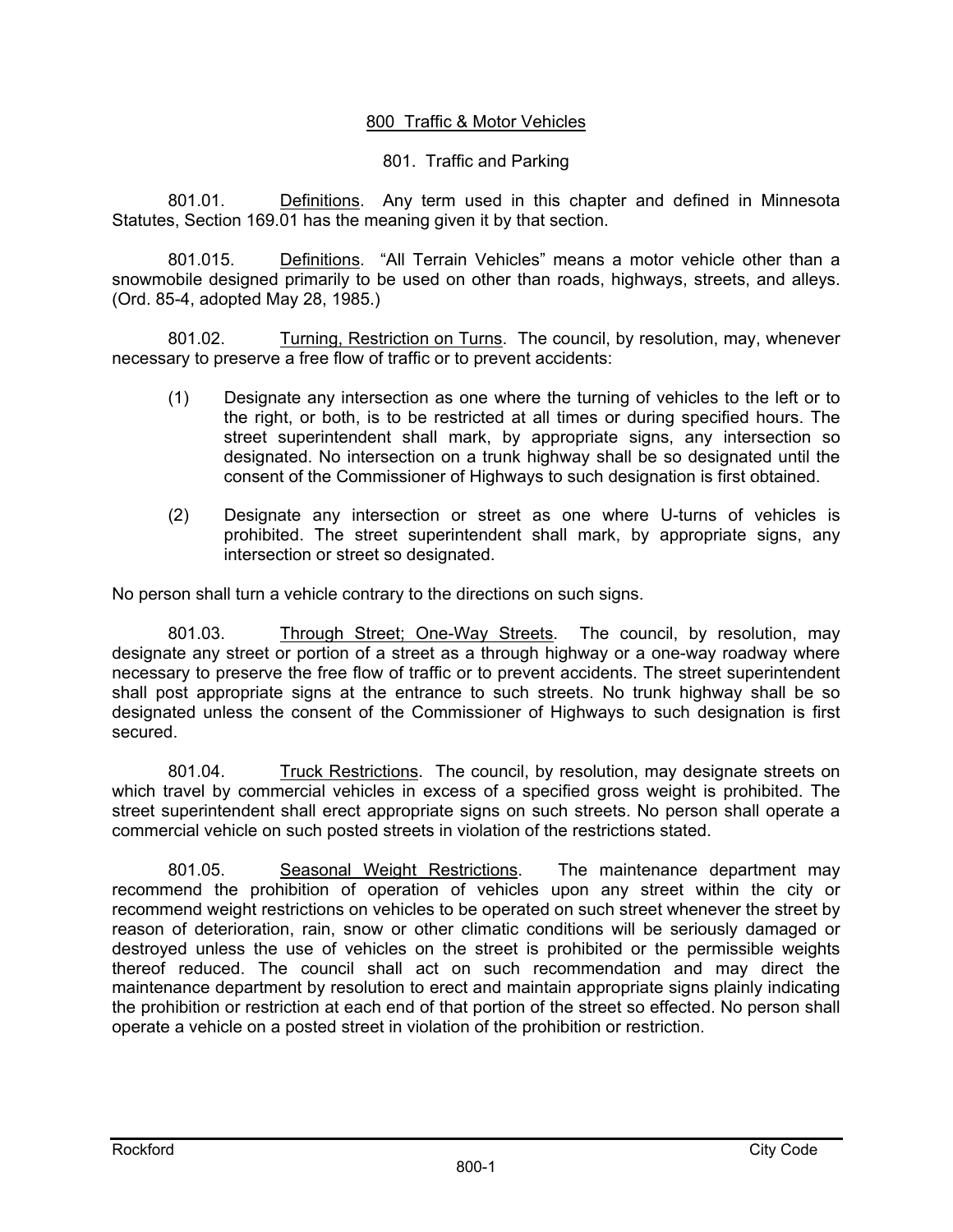### 801.06. Parking Regulations.

 Subd. 1. Parallel Parking. On all city streets, cars shall be parked parallel to the curb or edge of the roadway in accordance with law. (Ord. No. 84-7, adopted September 14, 1984)

 Subd. 2. No Parking, Stopping or Standing Zones. The council may, by resolution, designate certain streets or portions of streets as no parking or no stopping or standing zones and may limit the hours in which the restrictions apply. The street superintendent shall mark by appropriate signs each zone so designated. Except when necessary to avoid conflict with other traffic or in compliance with the directions of a police officer or a traffic control devise, no person shall stop or park a vehicle in an established no stopping or standing zone when stopping or standing is prohibited. No vehicle shall be parked in a no parking zone during hours when parking is prohibited except that a vehicle may be parked temporarily in such zone for the purpose of forming a funeral procession and a truck may be parked temporarily between the hours of 7:00 a.m. and 6:00 p.m. of any business day for the purpose of loading or unloading where access to the premises is not otherwise available.

Subd. 3. Time Limit Parking Zones. The council may, by resolution, designate certain areas where the right to park is limited during hours specified. The street superintendent shall mark by appropriate signs each zone so designated. During the hours specified on the sign, no person shall park a vehicle in any limited parking zone for a longer period than is so specified.

 Subd. 4. Time Restrictions. No vehicle shall be parked on non-residential streets between 4:00 a.m. and 6:00 a.m.; and no vehicle shall in any case be parked upon any street in any one place for a longer continuous period than twelve (12) hours.

Subd. 5. Impoundment. Any police officer may remove a vehicle from a street to a garage or other place of safety when the vehicle is left unattended and constitutes a violation of the parking ordinance or an obstruction to traffic or hinders snow removal or street improvement or maintenance operations. Such vehicle shall not be released until the fees for towing and storage are paid in addition to any fine imposed for violation of this chapter. (Ord. No. 93-10, adopted October 12, 1993)

Subd. 6. Owner Responsibility. The presence of any motor vehicle on any street when standing or parked in violation of this chapter is prima facie evidence that the registered owner of the vehicle committed or authorized the commission of the violation.

 Subd. 7. Parking on City Right-of-Way. Except as set forth below, no motor vehicle shall be parked upon the City right-of-way. (Ord. No. 89-11, adopted August 14, 1989)

(1) Where parallel parking is allowed and where there is an adjacent curb, each motor vehicle stopped or parked shall be stopped or parked with the right hand wheels of the vehicle parallel with, and within twelve inches of, the right hand curb, and, where painted markings appear on such curb or on the street, such vehicle shall be within such markings, front and rear; provided that upon a oneway roadway, all motor vehicles shall be so parked, except that the left hand wheels of the vehicle may be parallel with and within twelve inches from the left hand curb, but the front of the vehicle in any event and with respect to the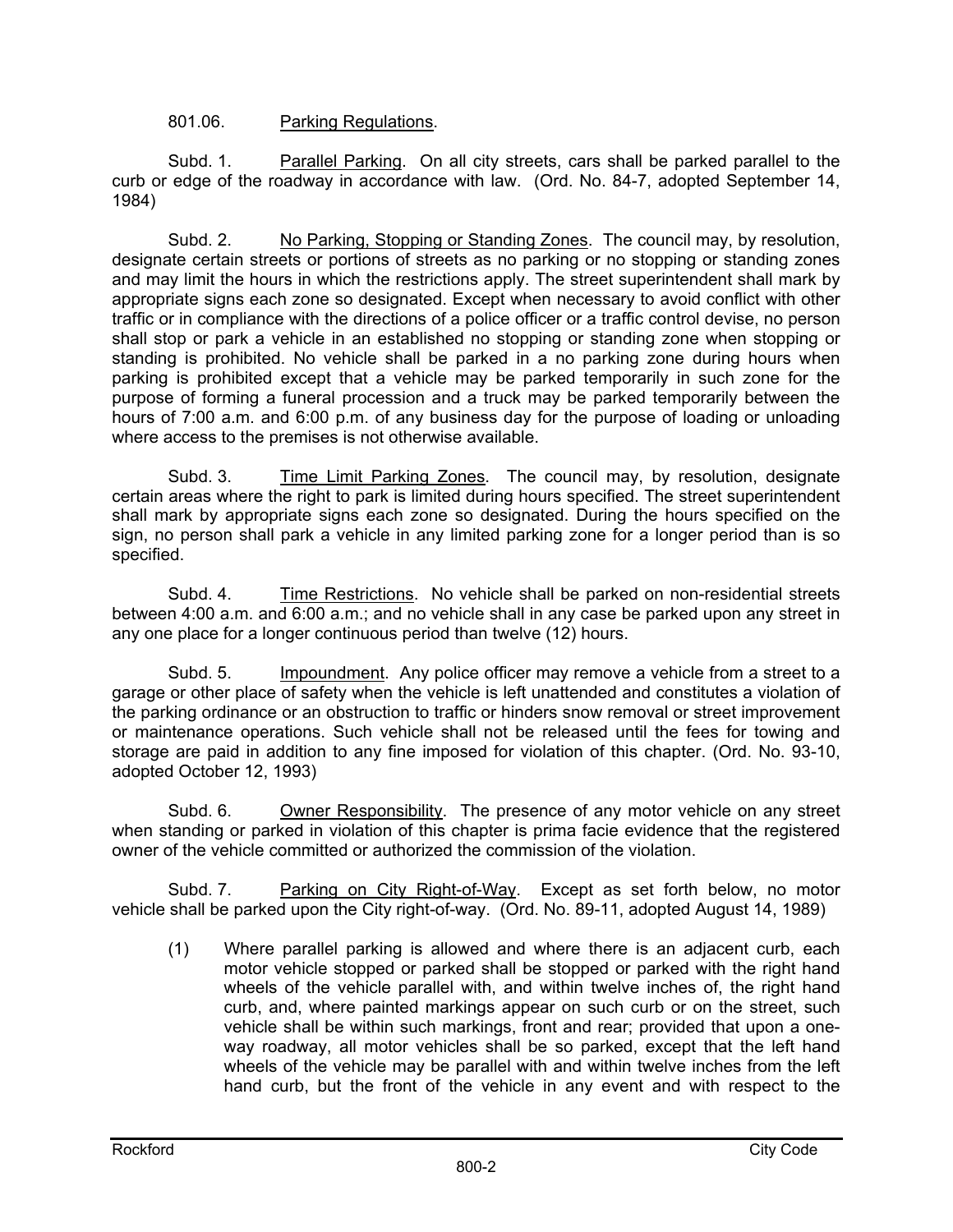remainder of the vehicle, shall be in the direction of the flow of traffic upon such one-way street.

- (2) Where angle parking has been established and is allowed, as shown by curb marking or sign posting, or both, each vehicle stopped or parked shall be at an angle of approximately 45 to 60 degrees with the front wheel touching the curb and within any parking lines painted on the curb or street, provided that the front wheel not touching the curb shall be the portion of the vehicle furthest in the direction of one-way traffic.
- (3) Upon streets not having a curb, each vehicle shall be stopped or parked on the paved portion of the roadway, and within twelve inches of the edge of the paving. (Ord. No. 89-11, adopted August 14, 1989)

 Subd. 8. Parking of Certain Vehicles Restricted. No person shall park any of the following described vehicles on any residential street or alley unattended for more than six hours:

- (1) Vehicles that weigh 10,000 pounds or more.
- (2) Vehicles having an over-all length of more than twenty (20) feet, or a width at any point of more than seven and one half (7 1/2) feet.
- (3) Dump trucks, tractors, truck-tractors, trailers, boats, and boat trailers, semitrailers, or any heavy machinery.
- (4) Any truck, trailer or semi-trailer which is being used for the transportation of livestock or has been used for the transportation of livestock and has not been cleaned. (Ord. 96-09, adopted December 23, 1996)

# 801.07. Truck Zones, Loading Zones, Etc.

 Subd. 1. Establishment and Hours. The council may, by resolution, establish spaces in streets as loading zones or truck zones. The hours of 7:00 A.M. and 6:00 P.M. of any day except Sundays, New Year's Day, Memorial Day, July 4th, Labor Day, Thanksgiving Day and Christmas Day or such other time as the council may specify in the resolution establishing the zone shall be the loading zone or truck zone hours. The street superintendent shall mark each such zone by appropriate signs.

 Subd. 2. Truck Zone Regulations. During truck zone hours, no person shall stop, stand, or park any vehicle except a truck in a truck zone. No person shall stop, stand or park a truck in a truck zone during truck zone hours except to receive or discharge passengers or freight and then only for a period no longer than is necessary for the purpose.

 Subd. 3. Loading Zone Regulations. During loading zone hours, no person shall stop, stand or park any vehicle in a loading zone except to receive or discharge passengers or freight and then only for a period no longer than is necessary for the purpose. No person shall occupy a loading zone with a vehicle other than a truck for more than five minutes during such hours.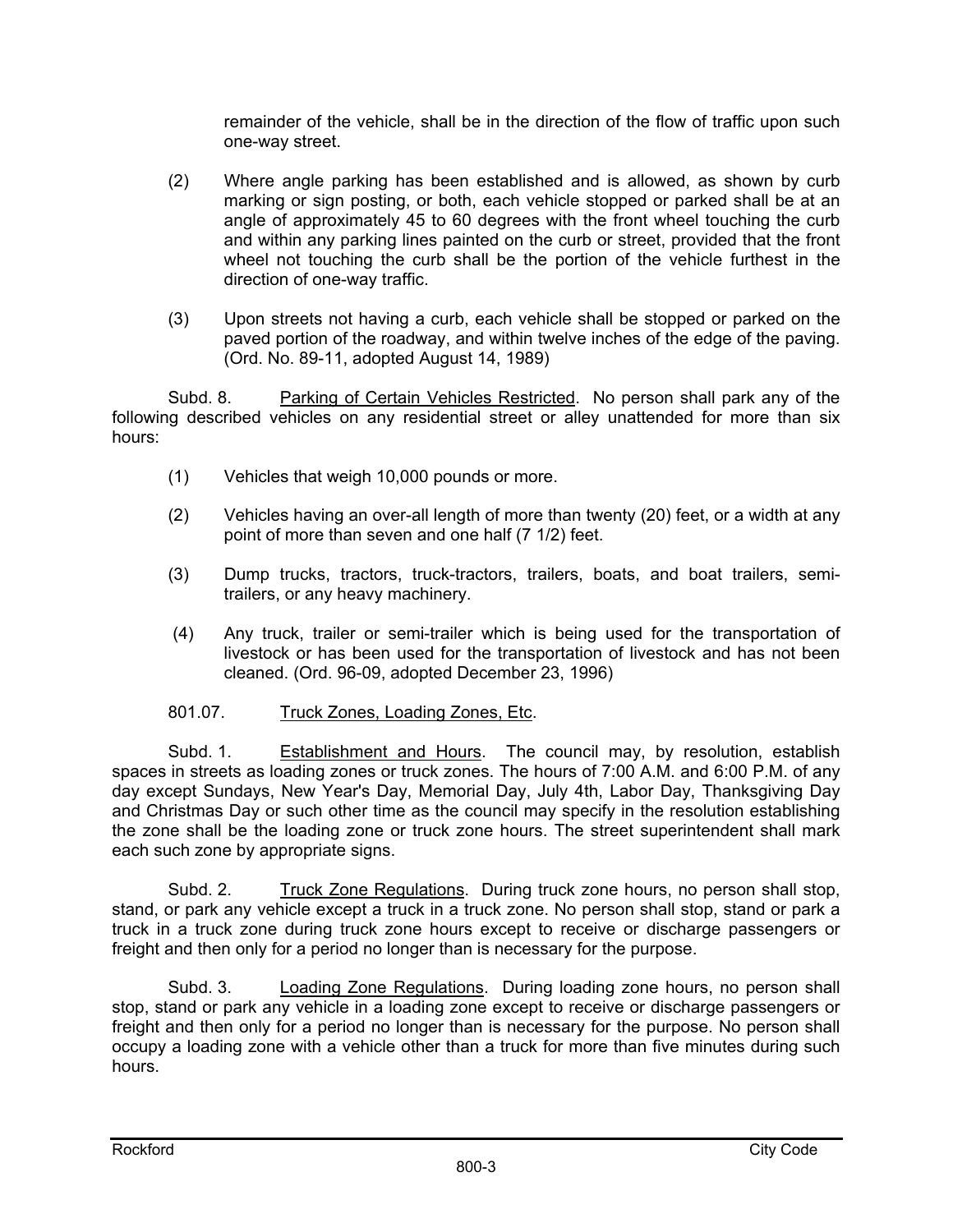Subd. 4. Procedure and Cost. Any person desiring the establishment of a loading zone or truck zone abutting premises occupied by him shall make written application therefore to the council. If the council grants the request, the proper city officer shall bill the applicant for the estimated cost of placing signs and of painting the curb. When the amount is paid to the clerk-treasurer, the designated law enforcement agency shall install the necessary signs and paint the curb.

 Subd. 5. Semi-Trailers. No person shall allow a semi-trailer to stand or be parked unattached from a tractor unit for any length of time on any street in the city except in an emergency in order to change tractors.

801.08. Show Season Parking. During the period from November 1<sup>st</sup> to April 1<sup>st</sup> no person shall park a vehicle on or within fifteen (15) feet of the curb line or edge of paved surface between the hours of 2 a.m. to 6 a.m.

Subd. 1. Ice/Snow Accumulation. It is unlawful for any person to park a vehicle on any street after ice accumulation, continuous or intermittent snow fall during which there has been an accumulation of two inches or more of snow on any street until the same has been plowed or removed from the full width of the roadway.

Subd. 2. Enforcement. Vehicles parked in violation of this chapter will be towed and stored at the owner's expense.(Ordinance 18-08, adopted August 15, 2018)

801.09. Establishment of Safety Zones, Lanes of Traffic, Etc. To assist in the direction and control of traffic, to improve safe driving conditions at any intersection or dangerous location, and to warn pedestrians or drivers of motor vehicles of dangerous conditions or hazards, the council may establish safety zones, lanes of traffic, and stop intersections, and may order installation by the street superintendent of stop signs, yield signs, warning signs, signals, pavement markings or other devices. No regulation may be established on a trunk highway unless the consent of the Commissioner of Highways is first secured.

801.10. Removing Keys. No person shall leave a motor vehicle, except a truck which is engaged in loading or unloading, unattended on any street, used car lot, or unattended parking lot without first stopping the engine, locking the ignition and removing all ignition keys from the vehicle. Whenever any designated law enforcement agent finds any motor vehicle standing in violation of this provision, he shall remove the keys from the vehicle and deliver them to city hall.

801.11. Exhibition Driving, Prohibited. No person shall turn, accelerate, decelerate or otherwise operate a motor vehicle within the city in a manner which causes unnecessary engine noise or backfire, squealing tires, skidding, sliding, swaying, throwing of sand or gravel or in a manner simulating a race. Squealing or screeching sounds emitted by tires or the throwing of sand or gravel by the tires is prima facie evidence of a violation of this section.

# 801.115. 801.115 All Terrain Vehicles.

Subd. 1. Purpose: The purpose of this chapter is to protect the public health, safety and welfare, by establishing guidelines for the operation of All Terrain Vehicles within the City limits.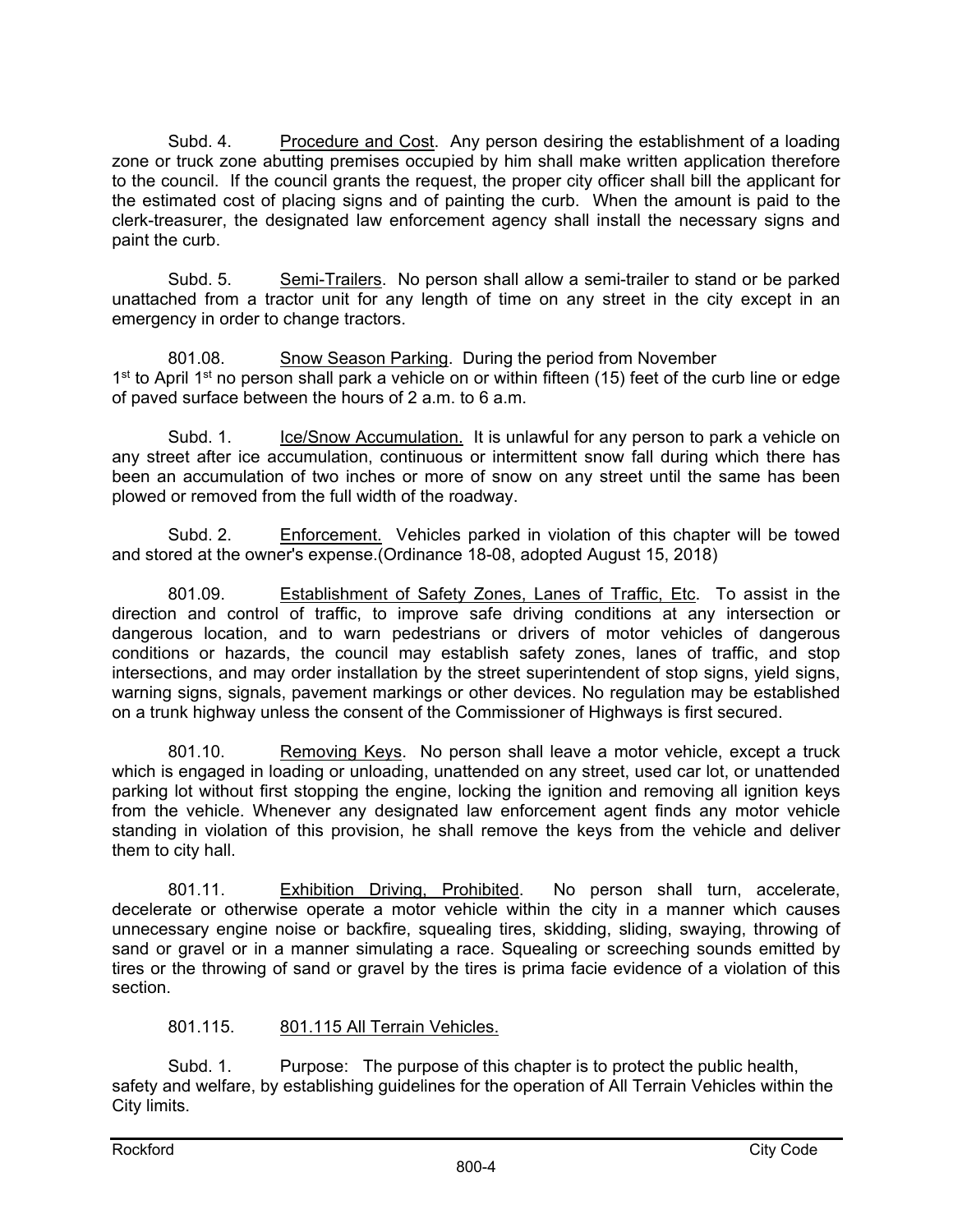Subd. 2. Findings: The City finds it is sometimes necessary to allow an all terrain vehicle within the city limits and upon city streets for transportation purposes.

Subd. 3. Definitions: The following terms as used in this Section shall have the same meaning as in Minnesota Statute § 84.92.

- A. "Class 2 all-terrain vehicle" means an all-terrain vehicle that has a total dry weight of 1,000 to 1,800 pounds.
- B. "Operate" means to ride upon and control the operation of an all-terrain vehicle.
- C. "Operator" means every person who operates or is in actual physical control of an all terrain vehicle.

Subd. 4. Equipment:

- A. Mufflers. Standard mufflers shall be properly attached and in constant operation to reduce the noise of operation of the motor to the minimum necessary for operation. No person shall use a muffler cutout, by pass, straight pipe, or similar device on an allterrain vehicle; and the exhaust system shall not emit or produce a sharp popping or crackling sound.
- B. Brakes. Brakes shall be adequate to control the movement and to stop and hold under any conditions of operation.
- C. Lights. At least one clear lamp shall be attached to the front of the all-terrain vehicle with sufficient intensity to reveal persons or vehicles at a distance of at least 100 feet ahead during the hours of darkness under normal atmospheric conditions. Such headlamps shall be so aimed that glaring rays are not projected into the eyes of an oncoming vehicle operator. The all-terrain vehicle shall also be equipped with at least one red tail lamp having a minimum candle power of sufficient intensity to exhibit a red light plainly visible from a distance of 500 feet to the rear during the hours of darkness under normal atmospheric conditions. This equipment shall be required and shall be in operating condition when the all-terrain vehicle is operated between the hours of one hour after sunset and one hour before sunrise or at times of reduced visibility.

Subd. 4. Requirements for Operation:

- A. No person shall operate an all-terrain vehicle within the City unless the all-terrain vehicle is registered pursuant to Minnesota Statute § 84.922.
- B. Any person operating an all-terrain vehicle within the City shall meet the applicable education and training requirements under Minnesota Statute § 84.925.

Subd. 5. Operating Restrictions: Except as herein specifically permitted and authorized, no person shall operate an all-terrain vehicle:

- A. On a public sidewalk or walkway provided for use for pedestrian travel;
- B. On private property of another without lawful authority or written consent of the owner or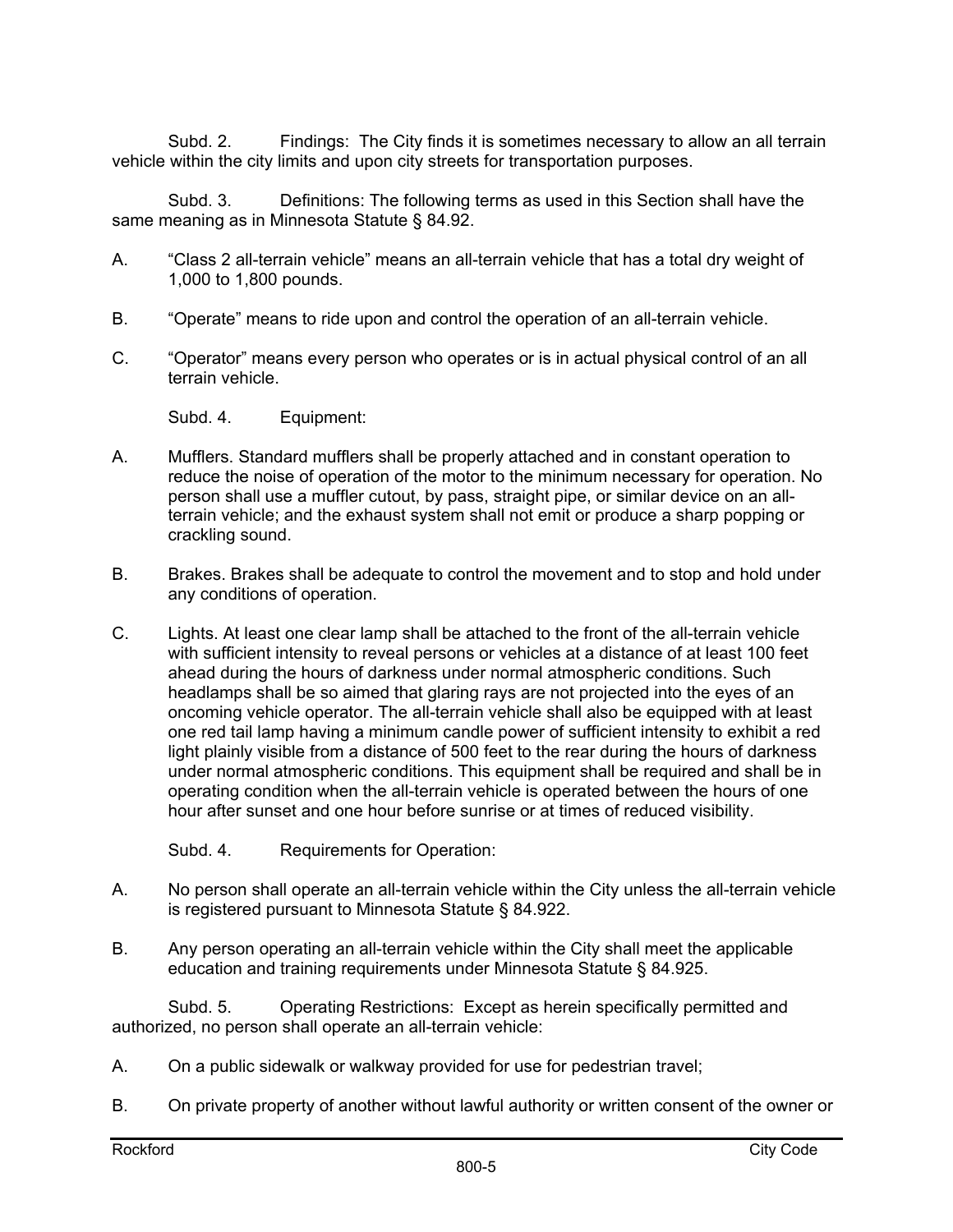occupant;

- C. On any publicly owned lands and frozen waters, including but not limited to, cemeteries, park property, playgrounds, recreational areas and golf courses, except areas authorized for use by the proper public authorities;
- D. On any public or private school grounds unless permission is expressly obtained from responsible school authorities;
- E. In a manner so as to tow any person or thing on a public street or highway except through use of the rigid tow bar attached to rear of the all-terrain vehicle;
- F. In a manner so as to create a loud, unnecessary or unusual noise which disturbs, annoys or interferes with the peace and quite of other persons;
- G. In a careless, reckless or negligent manner so as to endanger the persons or property of another or cause injury or damage to persons or property; or
- H. At a speed greater than 10 mph when within 100 feet of any lakeshore, except in channels, or of a fisherman, ice house, skating rink, or sliding area, nor where the operation would conflict with the lawful use of property or would endanger other persons or property.

Subd. 6. Operations on Streets and Highways: No person shall operate an allterrain vehicle on any municipal street or roadway except as provided in this Subsection.

- A. A class 2 all-terrain vehicle that is currently licensed may be operated, for transportation purposes only and not recreational purposes, upon a municipal street, roadway or alley, so long as it maintains its course on the far right hand side of such street, roadway, or alley and in the same direction as the traffic on the nearest lane of the roadway adjacent thereto. Where available, alleys shall be used for all-terrain vehicle traffic rather than municipal streets or roadways.
- B. No all-terrain vehicle may be operated on any street, roadway or alley at a speed exceeding ten (10) mph.
- C. No all-terrain vehicle shall enter any uncontrolled intersection without making a complete stop. The operator of an all-terrain vehicle shall yield the right of way to any vehicle or pedestrian.
- D. No person shall operate an all-terrain vehicle on any street, roadway, alley or shoulder so as to be traveling side-by-side with another all-terrain vehicle or other vehicle in the same lane or immediate area.
- E. No person under sixteen (16) years of age shall operate an all-terrain vehicle on any street, roadway, alley or shoulder thereof.
- F. No person shall operate an all-terrain vehicle on any street, roadway, alley or shoulder thereof unless it is equipped with working turn signals and a sign indicating that it operates at speeds slower than other traffic, and it has current public liability and bodily injury insurance.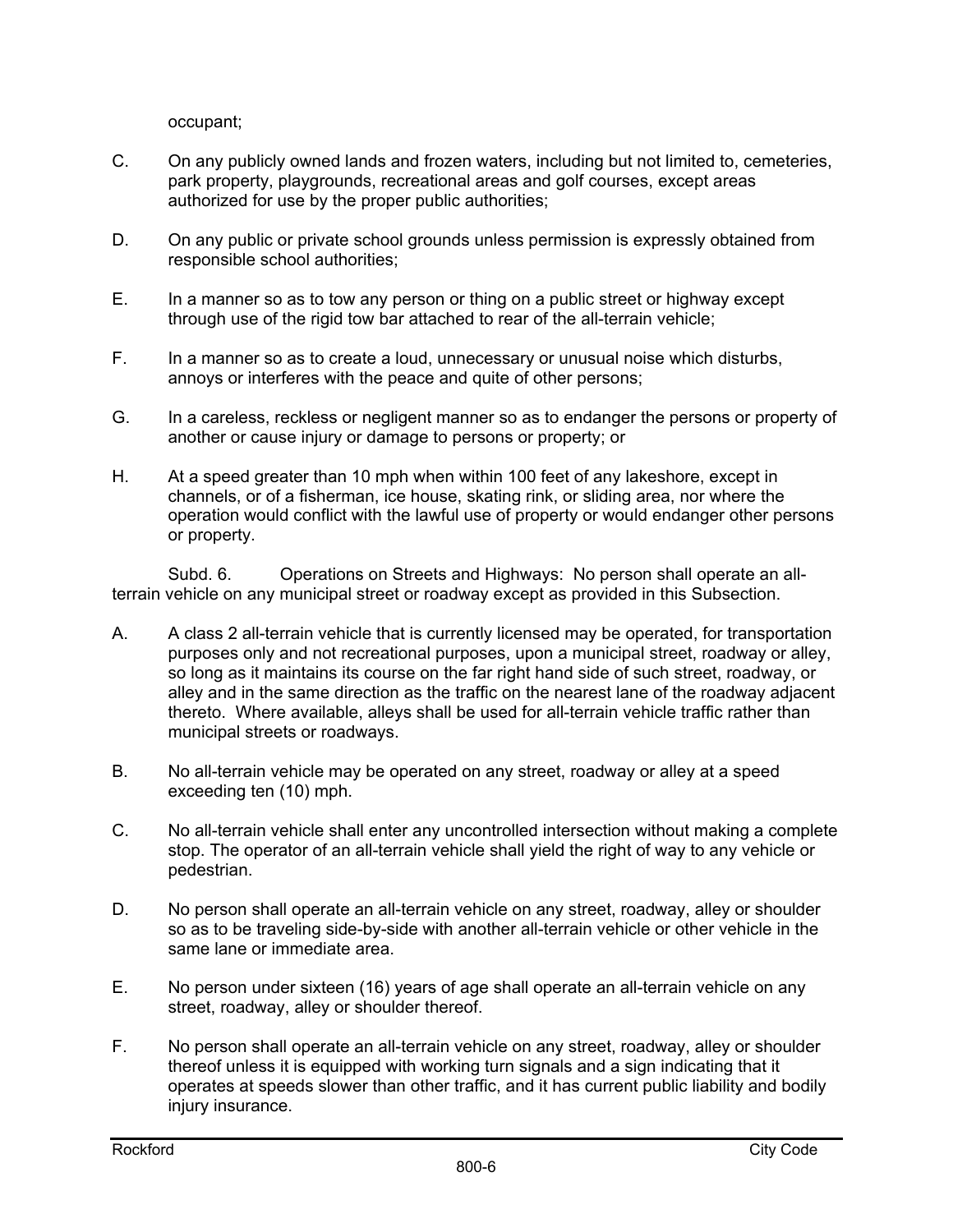G. No person shall operate an all-terrain vehicle on any street, roadway, alley or shoulder thereof, unless the person has a valid driver's license.

Subd. 7. Operations of All-Terrain Vehicle While Under the Influence of Alcohol or a Controlled Substance: It is unlawful for any person to operate or to be in physical control of any all-terrain vehicle in the City while under the influence of alcohol or a controlled substance or under the influence of a combination of alcohol and a controlled substance.

Subd. 8. Littering. No persons shall deposit paper, litter, rubbish or debris on public or private property, or throw paper, litter, rubbish or debris from an all-terrain vehicle.

Subd. 9. Chasing Animals. It is unlawful to intentionally drive, chase, run over or kill any bird, or animal domestic or wild, with an all-terrain vehicle.

Subd. 10. Hours of Operation. No person shall operate an all-terrain vehicle within the City limits between the hours of 2:00 a.m. to 6:00 a.m.

Subd. 11. Unattended All-Terrain Vehicles. It is unlawful for the owner or operator of an all-terrain vehicle to leave or allow an all-terrain vehicle to remain unattended on public property or on privately owned parking lots used by the public, while the motor is running, while the key is available, or with the ignition unlocked. (Ordinance #11-06, adopted July 26, 2011)

801.12. Flood Control Dike. No person shall operate or park any motor vehicle or snowmobile upon the flood control dike without the advance permission of the council.

801.13. Resolutions. All traffic control resolutions in force on the effective data of this chapter shall hereby remain in force.

801.14. Penalty. Any person convicted of violating any parking regulation of this chapter is guilty of a petty misdemeanor.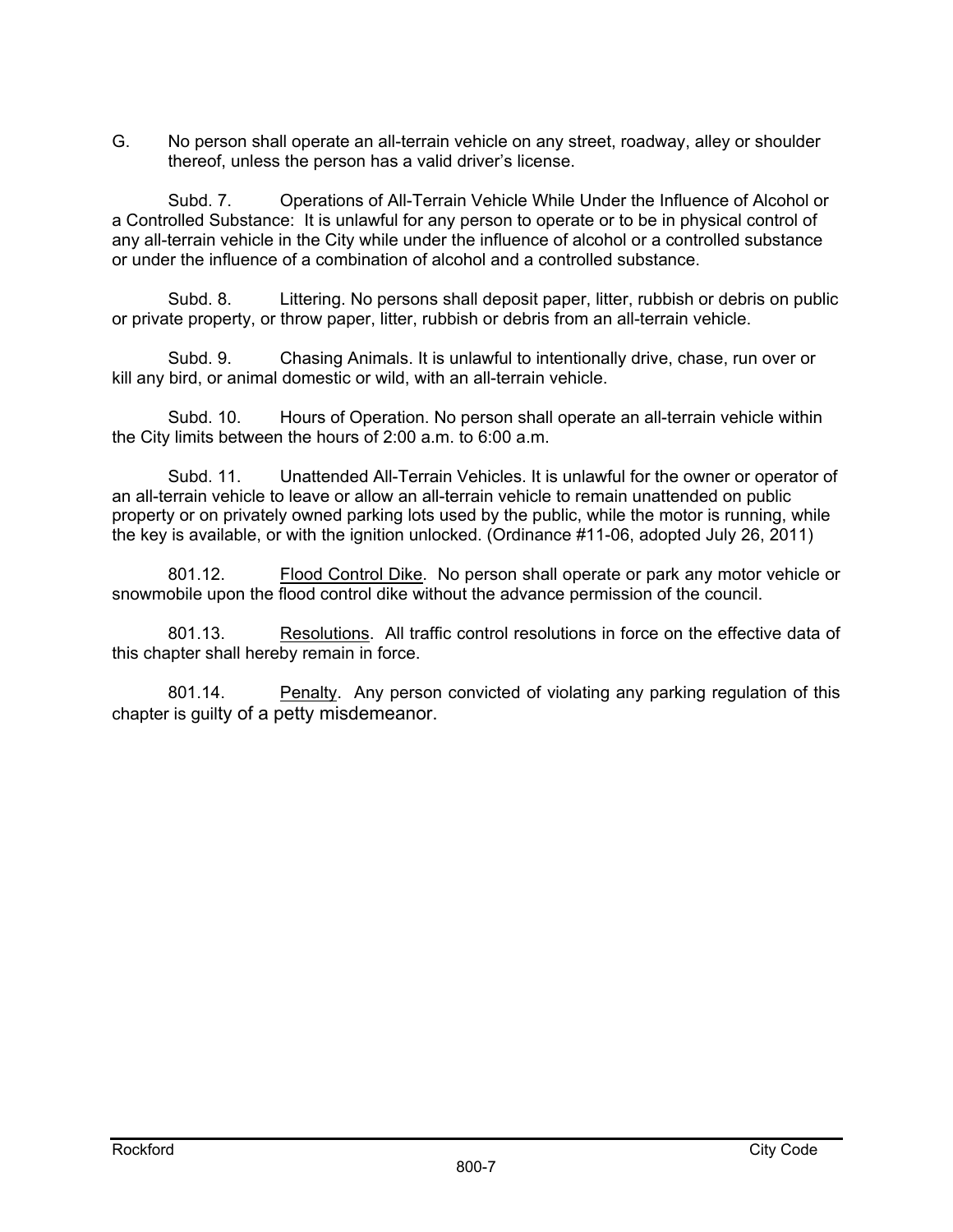#### 802. Snowmobiles

802.01. Definitions.

 Subd. 1. Snowmobile. "Snowmobile" means a self-propelled vehicle designated for travel primarily on snow or ice steered by wheels, skis, or runners. Snowmobile: shall not include "all terrain vehicles" as defined in section 801.015. (Ord. No. 85-4, adopted May 28, 1985)

Subd. 2. Operate. "Operate" means to ride upon and control the operation of a snowmobile.

Subd. 3. Operator. "Operator" means every person who operates or is in actual physical control of a snowmobile.

802.02. Where Prohibited/Authorized. Persons operating snowmobiles within the city limits of the city must travel only on the designated trail which is as follows:

- (1) The trail would follow the south side of Walnut Street from the westerly city limits until it reaches the west edge of the Rockford School property; then across Walnut Street at a 90 degree angle across Rockford School property to the intersection of Ash Street and Cedar Street. The trail would continue across Ash Street and follow along the south side of Cedar Street to the intersection of Cedar Street and Mechanic Street; turn right onto Mechanic Street and follow Mechanic Street to the intersection at Bridge Street; continue across Bridge Street and follow along the south side of Bridge Street to County Road #50; turn right and follow the west side of County Road #50 to Lake Rebecca Park Reserve.
- (2) Snowmobiles may also be operated along the designated trail authorized by the Department of Natural Resources Grant and Aid Trail.
- (3) All designated trails will be marked and include stop signs. Snowmobile operators are expected to adhere to all vehicle operation regulations.
- (4) Snowmobiles are prohibited from any public sidewalk/ trailway provided for pedestrian travel, on private property without the owner's permission, and all other public property unless designated as the snowmobile trail. Street use will be permitted by taking the shortest, most direct route to and from the designated snowmobile trail, following all traffic laws, operating the snowmobile on the right side of the road within the curb in single file, and at a maximum speed of 10 mph. (Ord. No. 00-07, adopted December 12, 2000)

802.03. Street Crossing. A snowmobile may make direct crossing of a street or highway, except an interstate highway or freeway, provided:

- (1) The crossing is made at an angle of approximately 90 degrees to the direction of the street or highway and at a place where no obstruction prevents a quick and safe crossing.
- (2) The snowmobile is brought to a complete stop at every intersection.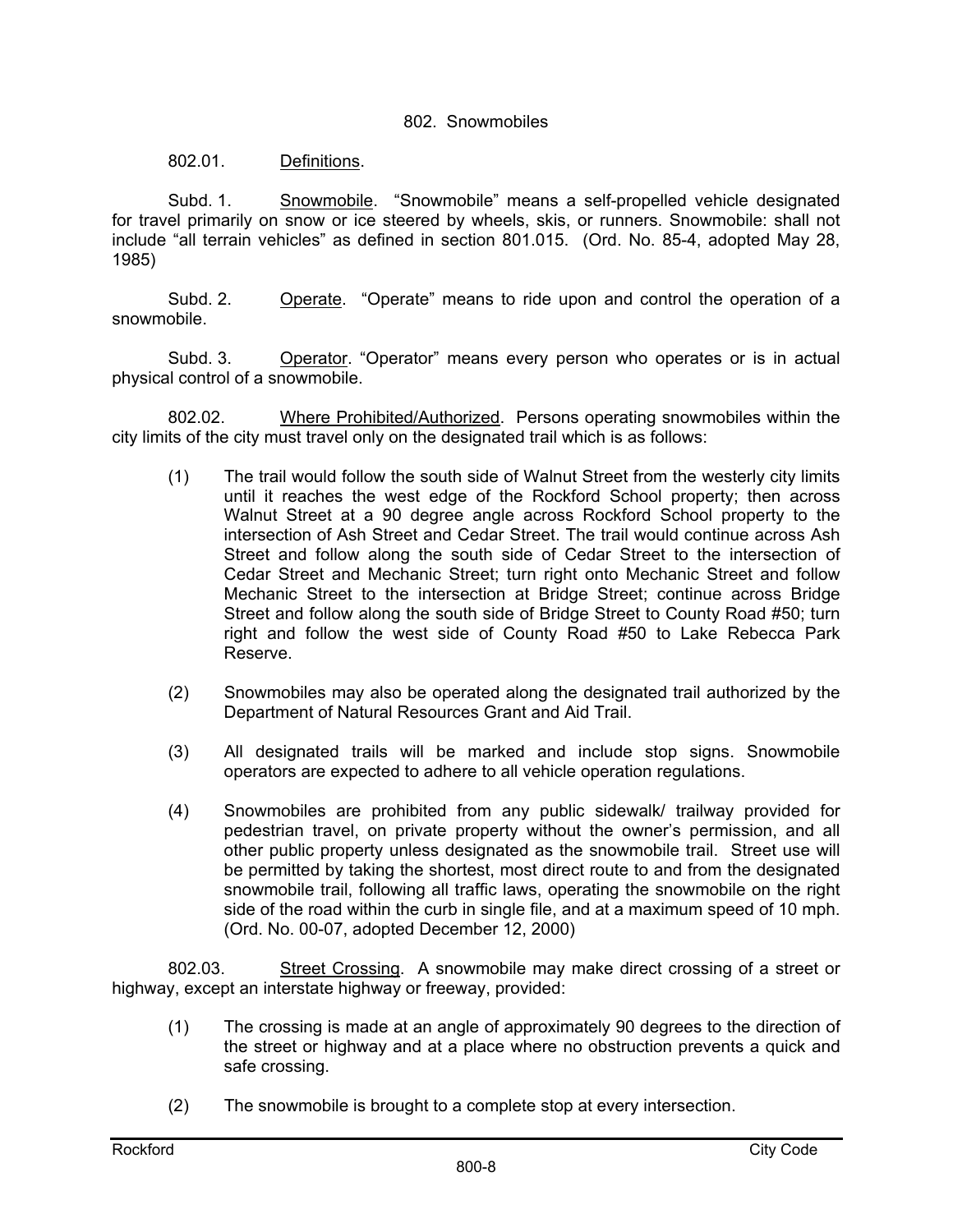- (3) The driver yields the right-of-way to all oncoming traffic which constitutes an immediate hazard.
- (4) In crossing a divided street or highway, the crossing is made only at an intersection of such street or highway with another public street or highway.
- (5) If the crossing is made between the hours of one-half hour after sunset to onehalf hour before sunrise or in conditions of reduced visibility, only if both front and rear lights are on.

802.04. Laws and Chapters. Chapters 801 and 803 of this code and Minnesota Statutes 84.81 to 84.88 and Minnesota Statutes Ch. 169, shall apply to the operation of snowmobiles upon streets and highways, except those which by their nature have no application.

802.05. Right-Of-Way. No snowmobile shall enter any intersection without yielding the right-of-way to any vehicles or pedestrians at the intersection, or so close to the intersection as to constitute an immediate hazard.

### 802.06. Minors.

Subd. 1. Operation. No person under 14 years of age shall operate on streets or the roadway surface of highways or make a direct crossing of a trunk, county state-aid, county highway, or city street as the operator of a snowmobile. A person 14 years of age or older, but less than 18 years of age, may operate a snowmobile on streets and highways as permitted under this chapter and make a direct crossing on such streets and highways only if he has in his immediate possession a valid snowmobile safety certificate issued by the Commissioner, as provided by M.S. 84.872.

 Subd. 2. Owner Responsibility. It is unlawful for the owner of a snowmobile to permit the snowmobile to be operated contrary to the provisions of this section.

- 802.07. Manner of Operation. No person shall operate a snowmobile:
- (1) At any place while under the influence of alcohol or drugs as defined in M.S. 169.121;
- (2) At a rate of speed greater than 15 miles per hour;
- (3) At any place in a careless, reckless or negligent manner or heedlessly in disregard of the rights or safety of others, or in a manner so as to endanger or be likely to endanger or cause injury or damage to any person or property.
- (4) During the hours from 10:00 P.M. to 7:00 A.M. (Ordinance No. 02-02, adopted January 8, 2002)
- (5) So as to tow any person or thing in a public street or highway except through use of a rigid tow bar attached to the rear of the snowmobile.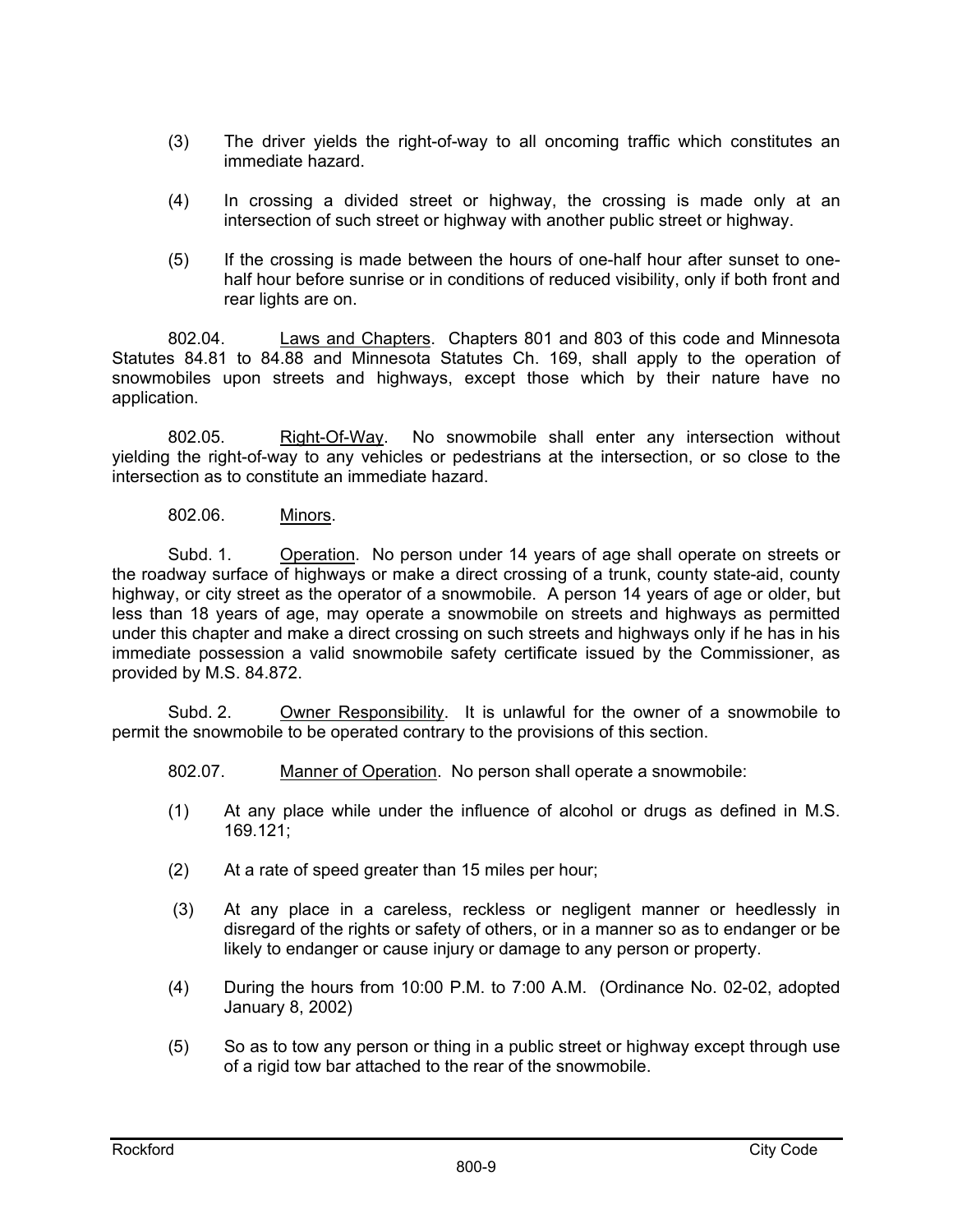(6) On any streets or roads where travel is prohibited by state law or on any street adjacent to public skating rink grounds, or dike or in any cemetery.

802.08. Equipment. No person shall operate a snowmobile any place within the city unless it is equipped with the following:

- (1) Standard mufflers which are properly attached and which reduce the noise of operation of the motor to the minimum necessary for operation. No person shall use a muffler cutout, bypass, straight pipe or similar device on a snowmobile motor.
- (2) Brakes adequate to control the movement of and to stop and hold the snowmobile under any condition of operation.
- (3) A safety or so-called "deadman" throttle in operating condition. A safety or "deadman" throttle is defined as a device which, when pressure is removed from the engine accelerator or throttle, causes the motor to be disengaged from the driving track.
- (4) When operated between the hours of one-half hour after sunset to one-half hour before sunrise or at times of reduced visibility at least one clear lamp attached to the front, with sufficient intensity to reveal persons and vehicles at a distance of at least 100 feet ahead during the hours of darkness under normal atmospheric conditions. Such head lamp shall be so aimed that glaring rays are not projected into the eyes of an oncoming snowmobile operator. It shall also be equipped with at least one red tail lamp having a minimum candlepower of sufficient intensity to exhibit a red light plainly visible from a distance of 500 feet to the rear during hours of darkness under normal atmospheric conditions.
- (5) Reflective material at least 16 square inches on each side, forward of the handlebars, so as to reflect light at a ninety degree angle.

802.09. Removal of Keys. Every person leaving a snowmobile in a public place shall lock the ignition, remove the key and take the same with him.

802.10. Emergency Use. Notwithstanding any prohibitions in this chapter, a snowmobile may be operated on a public thoroughfare in an emergency during the period of time when, and at locations where, snow upon the roadway renders travel by automobile impractical.

802.11. Animals. It is unlawful to intentionally drive, chase, run over or kill any animal with a snowmobile.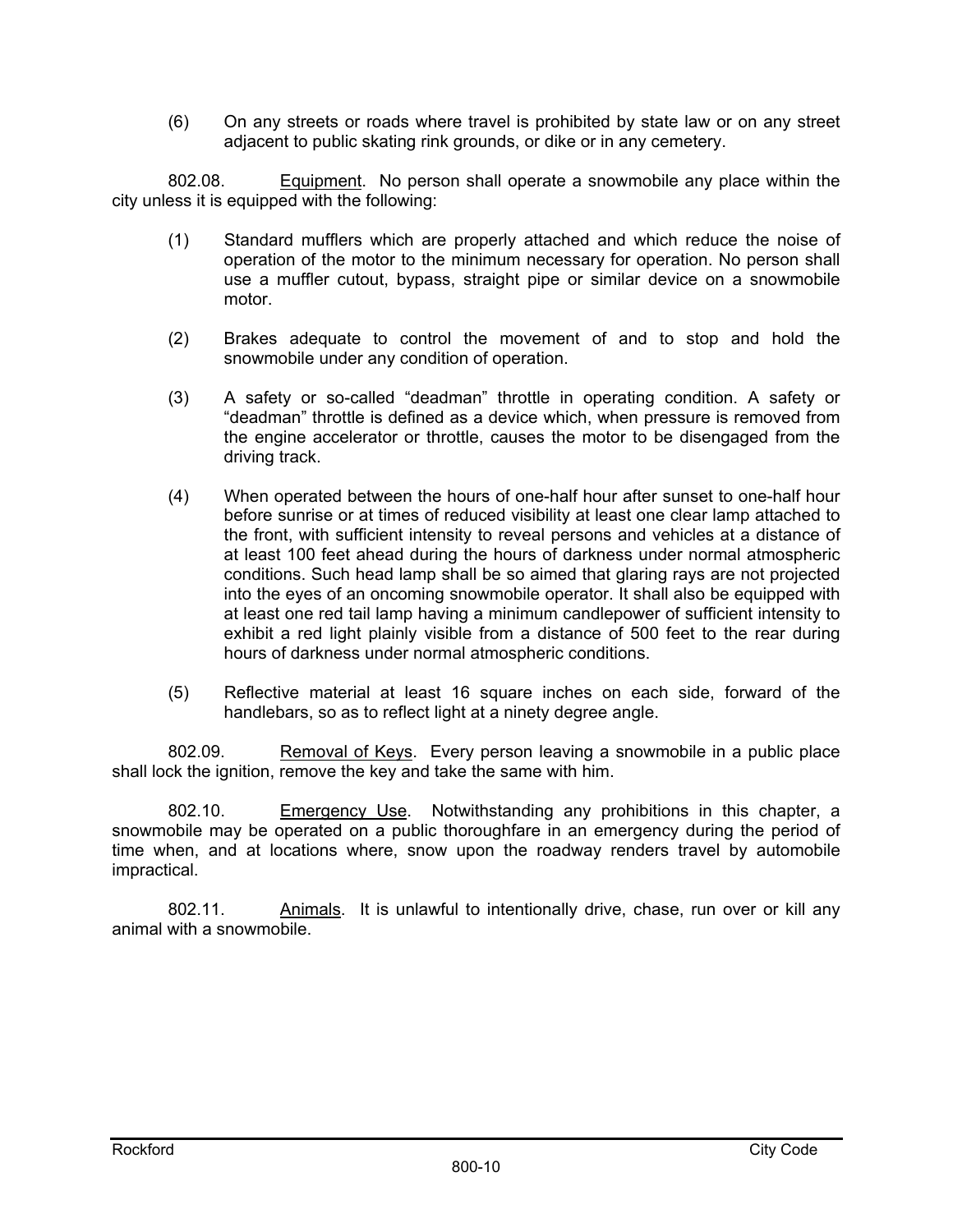## 803 Manufactured Home Park Speed Limit

803.01. Adoption by Reference. Minnesota Statutes 327.27, subd. 2, and 327.14 are adopted by reference.

803.02. Speed Limit. No person shall operate a motor vehicle in excess of ten (10) miles per hour in any manufactured home park.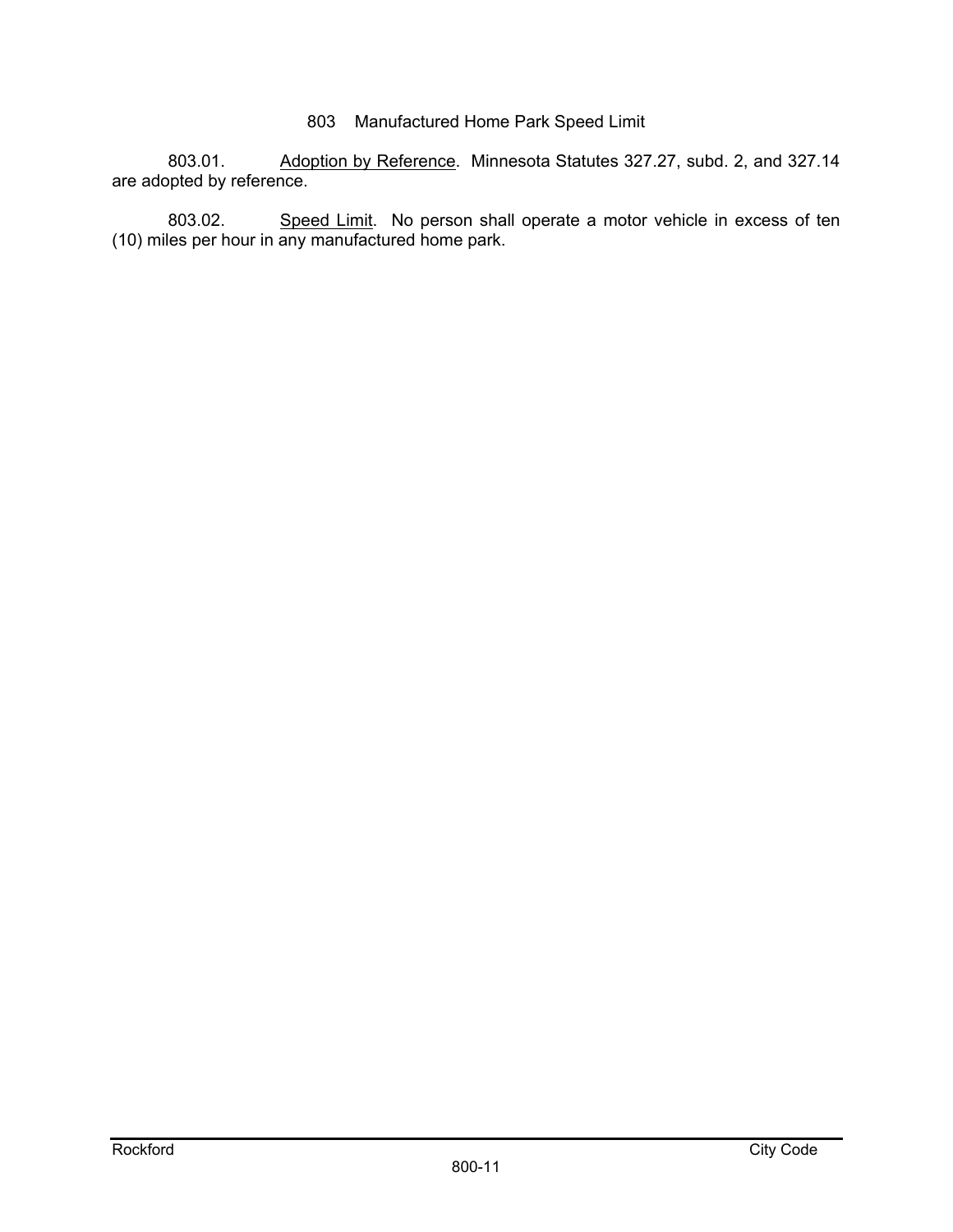#### 804 Junk Motor Vehicles

804.01. Regulations of Junk Motor Vehicles. It shall be unlawful to abandon or store a junk motor vehicle within the City on public or private property, unless stored within an enclosed garage. Any junk motor vehicle abandoned or stored in violation of this chapter shall be impounded by the official law enforcement agency of the City. (Ord. No. 92-11, adopted April 28, 1992)

804.02. Junk Motor Vehicle Defined. "Junk Motor Vehicle" means any vehicle which is not in operable condition, or which is wholly or partially dismantled, or which is used for the sale of parts or as a source kept for scrapping, dismantling or salvage of any kind, or which is not properly licensed for operation within the State of Minnesota or by the State of Minnesota. (Ord. No. 92-11, adopted April 28, 1992)

#### 804.03. Exceptions.

 Subd. 1. Definition. "Collector's vehicle" means any vehicle for which the State of Minnesota has issued a pioneer license, a classic car license, a collector license, or a street rod license, or which bears original plates in accordance with state law.

Subd. 2. Regulations. A collector's vehicle on its owner's property shall not be considered a junk motor vehicle, regardless of whether it is operable, provided the pioneer, classic car, collector, street rod, or original license plate is affixed to the vehicle and the vehicle is completely covered by a covering designed for the purpose of covering the vehicle.

Subd 3. Conditional Use Permits. A non-residential holder of a conditional use permit is hereby exempt from this Chapter and must comply with the conditions set up in the Conditional Use Permit issued to that business. (Ord. No. 92-11, adopted April 28, 1992)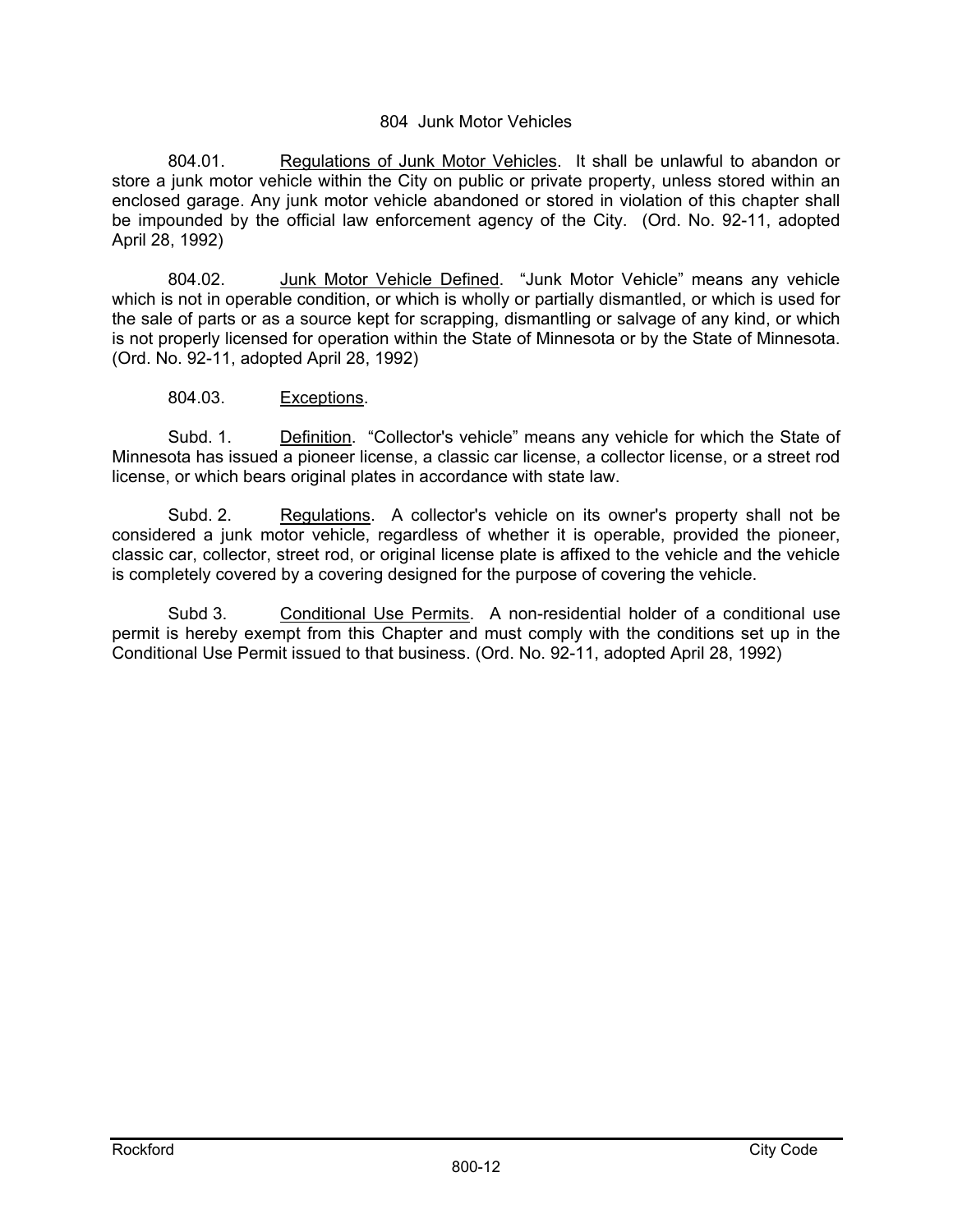#### 805 Operation and Regulation of Motorized Golf Carts

805.01. Operation. Persons who are physically handicapped as defined in Minnesota Statutes, Section 169.045, subdivision 2, are authorized to operate motorized golf carts on designated roadways or portions of roadways within the city. The operator must observe all traffic laws, except such as cannot reasonably be applied to motorized golf carts. (Ord. No. 07-09, adopted June 12, 2007)

805.02. Permit Required. No person shall operate a motorized golf cart without obtaining a permit as provided herein. Permit fee shall be set forth in section 212.02. Permits shall be granted on a per application basis and determined by length of the disability. (Ord. No. 07-09, adopted June 12, 2007)

805.03. Application. Every application for a permit shall be made on a form supplied by the City and shall contain the following information:

- (1) The name and address of the applicant.
- (2) The nature of the applicant's physical handicap.
- (3) The roadways or portions thereof on which the motorized golf cart shall be operated on.
- (4) The time of operations of the motorized vehicle.
- (5) Such other information as the City may require. (Ord. No. 92-14, adopted May 26, 1992)

805.04. Conditions of the Permit. No permits shall be granted unless the following conditions are met:

- (1) The applicant must demonstrate that he/she is a handicapped person as defined in Minnesota Statues, Section 169.345, Subd. 2.
- (2) The applicant must submit a certificate signed by a physician that the applicant is able to safely operate a motorized golf cart on the roadways or that a person with a Minnesota Drivers license shall operate the motorized golf cart.
- (3) The applicant must provide evidence of insurance as provided by Minnesota Statute Section 65B.40, Subd. 5 for motorcycles. (Ord. No. 92-14, adopted May 26, 1992)

805.05. Designation of Roadways. The following highways are prohibited for use, other than crossing, as follows:

- (1) State Trunk Highway 55.
- (2) Wright County CSAH 20. (Ord. No. 07-09, adopted June 12, 2007)

805.06. Times of Operation. Motorized golf carts may only be operated on designated roadways from sunrise to sunset. They shall not be operated in inclement weather